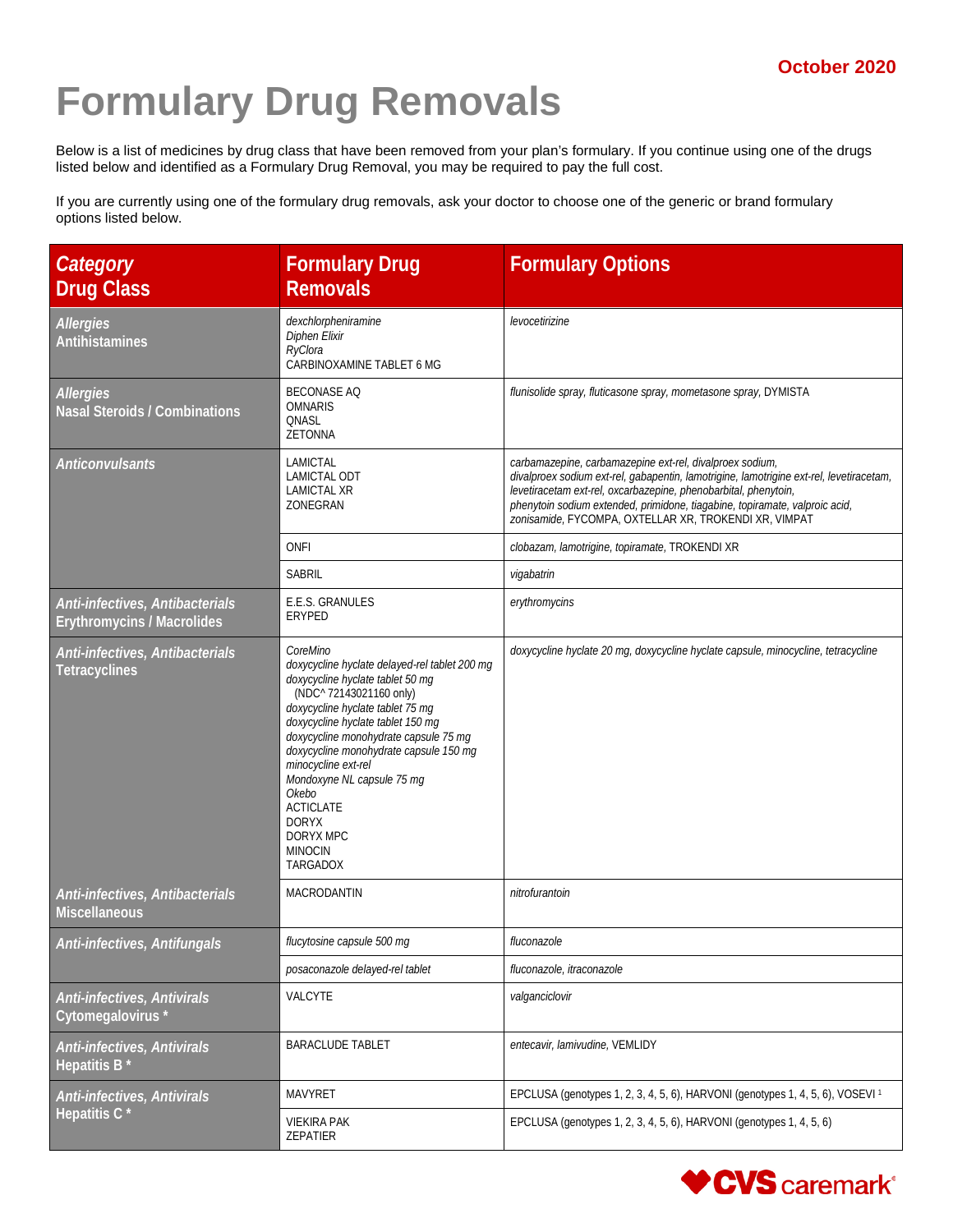| <b>Category</b><br><b>Drug Class</b>                                                                              | <b>Formulary Drug</b><br><b>Removals</b>                                                             | <b>Formulary Options</b>                                                                                                                         |
|-------------------------------------------------------------------------------------------------------------------|------------------------------------------------------------------------------------------------------|--------------------------------------------------------------------------------------------------------------------------------------------------|
| Anti-infectives, Antivirals<br>Herpes*                                                                            | acyclovir cream<br>VALTREX                                                                           | acyclovir capsule, acyclovir tablet, valacyclovir                                                                                                |
| Antiobesity                                                                                                       | CONTRAVE<br><b>QSYMIA</b>                                                                            | SAXENDA                                                                                                                                          |
| Anxiety <sup>*</sup><br><b>Benzodiazepines</b>                                                                    | <b>XANAX</b><br>XANAX XR                                                                             | alprazolam, clonazepam, diazepam, lorazepam, oxazepam                                                                                            |
| Asthma *<br>Beta Agonists, Short-Acting                                                                           | PROAIR HFA<br><b>PROAIR RESPICLICK</b><br>PROVENTIL HFA<br><b>VENTOLIN HFA</b><br><b>XOPENEX HFA</b> | albuterol sulfate CFC-free aerosol, levalbuterol tartrate CFC-free aerosol                                                                       |
| Asthma *<br><b>Leukotriene Modulators</b>                                                                         | <b>SINGULAIR</b>                                                                                     | montelukast, zafirlukast, zileuton ext-rel                                                                                                       |
| Asthma *<br><b>Steroid Inhalants</b>                                                                              | <b>ALVESCO</b><br><b>ASMANEX</b><br><b>ASMANEX HFA</b>                                               | ARNUITY ELLIPTA, FLOVENT DISKUS, FLOVENT HFA,<br>PULMICORT FLEXHALER, QVAR REDIHALER                                                             |
| Asthma <sup>*</sup> or Chronic Obstructive<br>Pulmonary Disease (COPD)*<br>Steroid / Beta Agonist<br>Combinations | <b>DULERA</b>                                                                                        | ADVAIR DISKUS, ADVAIR HFA, BREO ELLIPTA, SYMBICORT                                                                                               |
| <b>Attention Deficit Hyperactivity</b>                                                                            | <b>EVEKEO</b>                                                                                        | amphetamine-dextroamphetamine mixed salts, methylphenidate                                                                                       |
| Disorder*                                                                                                         | <b>INTUNIV</b>                                                                                       | amphetamine-dextroamphetamine mixed salts ext-rel <sup>t</sup> , atomoxetine,<br>guanfacine ext-rel, methylphenidate ext-rel +, MYDAYIS, VYVANSE |
| <b>Autoimmune Conditions</b>                                                                                      | <b>ACTEMRA</b>                                                                                       | ENBREL, HUMIRA, RINVOQ, XELJANZ, XELJANZ XR                                                                                                      |
|                                                                                                                   | CIMZIA                                                                                               | COSENTYX, ENBREL, HUMIRA, OTEZLA, RINVOQ, SKYRIZI,<br>STELARA SUBCUTANEOUS, TREMFYA, XELJANZ, XELJANZ XR                                         |
|                                                                                                                   | <b>ENTYVIO</b>                                                                                       | HUMIRA, STELARA SUBCUTANEOUS, XELJANZ, XELJANZ XR                                                                                                |
|                                                                                                                   | KINERET                                                                                              | ENBREL, HUMIRA, RINVOQ, XELJANZ, XELJANZ XR                                                                                                      |
|                                                                                                                   | ORENCIA CLICKJECT<br>ORENCIA INTRAVENOUS<br>ORENCIA SUBCUTANEOUS                                     | COSENTYX, ENBREL, HUMIRA, OTEZLA, RINVOQ, STELARA SUBCUTANEOUS,<br>XELJANZ, XELJANZ XR                                                           |
|                                                                                                                   | <b>SIMPONI</b>                                                                                       | COSENTYX, ENBREL, HUMIRA, OTEZLA, RINVOQ, STELARA SUBCUTANEOUS,<br>XELJANZ, XELJANZ XR                                                           |
|                                                                                                                   | <b>TALTZ</b>                                                                                         | COSENTYX, ENBREL, HUMIRA, OTEZLA, SKYRIZI, STELARA SUBCUTANEOUS,<br>TREMFYA, XELJANZ, XELJANZ XR                                                 |
| Cancer<br>Chronic Myelogenous Leukemia *                                                                          | <b>GLEEVEC</b><br><b>TASIGNA</b>                                                                     | imatinib mesylate, BOSULIF, SPRYCEL                                                                                                              |
| Cancer<br>PI3K Inhibitors for<br>Follicular Lymphoma*                                                             | <b>ALIQOPA</b><br>ZYDELIG                                                                            | <b>COPIKTRA</b>                                                                                                                                  |
| Cancer<br>Prostate *<br>Hormonal Agents, Antiandrogens                                                            | NILANDRON<br>ZYTIGA                                                                                  | abiraterone, bicalutamide, XTANDI, YONSA                                                                                                         |
| Cardiovascular<br>Antiarrhythmics                                                                                 | <b>BETAPACE</b><br><b>BETAPACE AF</b>                                                                | sotalol                                                                                                                                          |
| Cardiovascular<br><b>Antilipemics</b><br><b>Cholesterol Absorption Inhibitors</b>                                 | ZETIA                                                                                                | ezetimibe                                                                                                                                        |

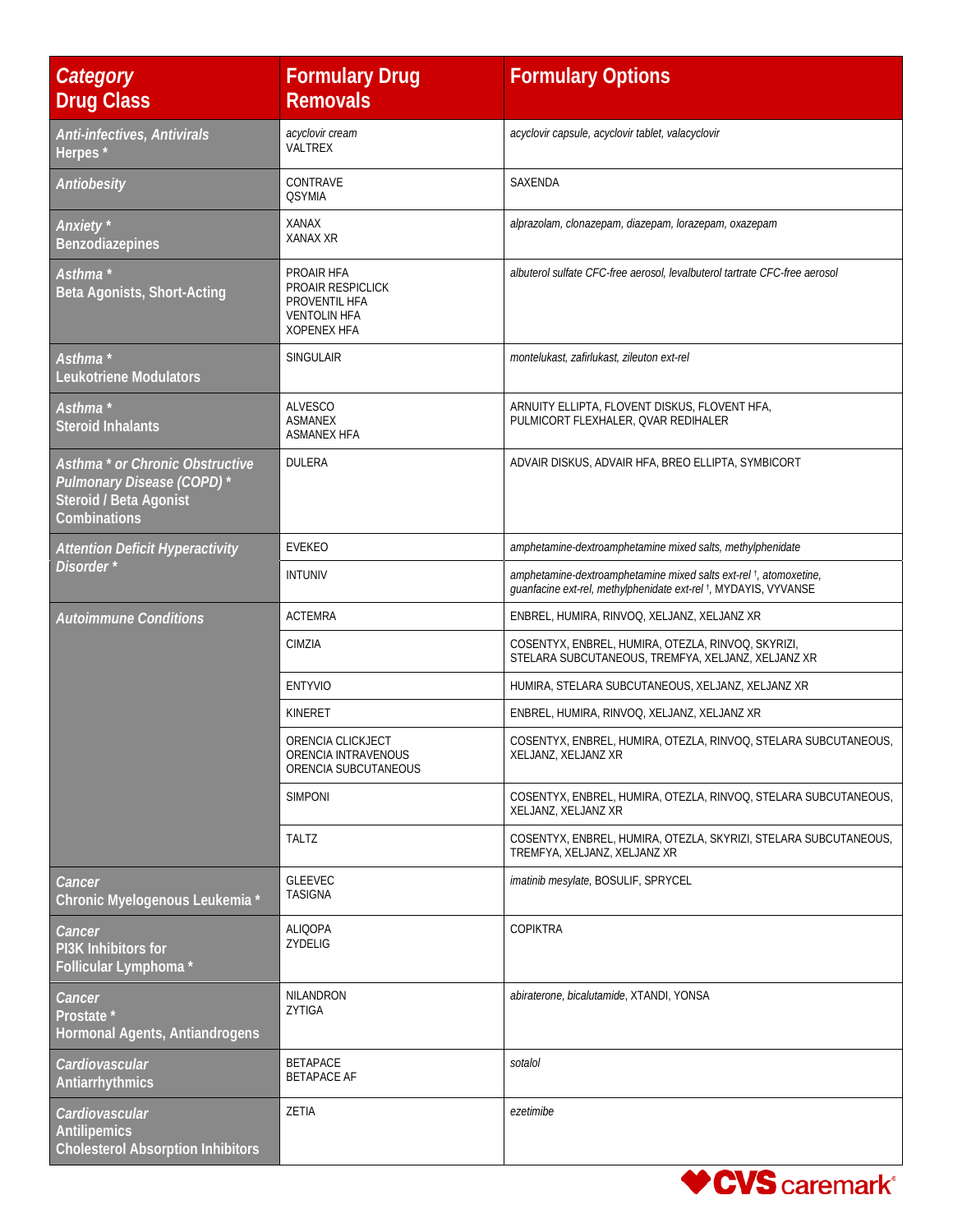| Category<br><b>Drug Class</b>                                                                                          | <b>Formulary Drug</b><br><b>Removals</b>                                               | <b>Formulary Options</b>                                                                                                                                                                                                                                      |
|------------------------------------------------------------------------------------------------------------------------|----------------------------------------------------------------------------------------|---------------------------------------------------------------------------------------------------------------------------------------------------------------------------------------------------------------------------------------------------------------|
| Cardiovascular<br><b>Antilipemics</b><br><b>Fibrates</b>                                                               | fenofibrate tablet 120 mg<br>FENOGLIDE TABLET 120 MG<br><b>TRICOR</b>                  | fenofibrate (except fenofibrate tablet 120 mg), fenofibric acid delayed-rel                                                                                                                                                                                   |
| Cardiovascular<br>Antilipemics<br><b>HMG-CoA Reductase Inhibitors</b><br>(HMGs or Statins) / Combinations <sup>2</sup> | <b>ALTOPREV</b><br>CRESTOR<br><b>LESCOL XL</b><br><b>LIPITOR</b><br>LIVALO             | atorvastatin, ezetimibe-simvastatin, fluvastatin, lovastatin, pravastatin,<br>rosuvastatin, simvastatin                                                                                                                                                       |
| Cardiovascular<br>Antilipemics<br><b>Niacins</b>                                                                       | niacin tablet 500 mg<br>Niacor                                                         | niacin ext-rel                                                                                                                                                                                                                                                |
| Cardiovascular<br><b>Antilipemics</b><br><b>PCSK9 Inhibitors</b>                                                       | REPATHA                                                                                | PRALUENT                                                                                                                                                                                                                                                      |
| Cardiovascular<br><b>Digitalis Glycosides</b>                                                                          | <b>LANOXIN TABLET</b><br>(125 MCG and 250 MCG only)                                    | digoxin                                                                                                                                                                                                                                                       |
| Cardiovascular<br><b>Diuretics</b>                                                                                     | <b>DYRENIUM</b>                                                                        | amiloride, triamterene                                                                                                                                                                                                                                        |
| Cardiovascular<br><b>Pulmonary Arterial Hypertension</b><br><b>Endothelin Receptor Antagonists</b>                     | <b>LETAIRIS</b>                                                                        | ambrisentan, bosentan, OPSUMIT                                                                                                                                                                                                                                |
| Carnitine Deficiency                                                                                                   | CARNITOR<br><b>CARNITOR SF</b>                                                         | levocarnitine                                                                                                                                                                                                                                                 |
| <b>Chronic Obstructive Pulmonary</b><br>Disease (COPD)<br>Anticholinergics                                             | TUDORZA                                                                                | INCRUSE ELLIPTA, SPIRIVA, YUPELRI                                                                                                                                                                                                                             |
| Contraceptives<br>Monophasic                                                                                           | <b>BEYAZ</b><br>MINASTRIN 24 FE<br><b>TAYTULLA</b><br>YAZ                              | ethinyl estradiol-drospirenone, ethinyl estradiol-drospirenone-levomefolate,<br>ethinyl estradiol-norethindrone acetate, ethinyl estradiol-norethindrone acetate-iron                                                                                         |
| Contraceptives<br><b>Triphasic</b>                                                                                     | ORTHO TRI-CYCLEN LO                                                                    | ethinyl estradiol-norgestimate                                                                                                                                                                                                                                |
| Contraceptives<br><b>Four Phase</b>                                                                                    | NATAZIA                                                                                | ethinyl estradiol-drospirenone, ethinyl estradiol-drospirenone-levomefolate,<br>ethinyl estradiol-levonorgestrel, ethinyl estradiol-norethindrone acetate,<br>ethinyl estradiol-norethindrone acetate-iron, ethinyl estradiol-norgestimate,<br>LO LOESTRIN FE |
| Cystic Fibrosis *<br><b>Inhaled Antibiotics</b>                                                                        | <b>TOBI</b><br>TOBI PODHALER                                                           | tobramycin inhalation solution, BETHKIS                                                                                                                                                                                                                       |
| <b>Dental</b><br><b>Cavity/Caries Prevention</b>                                                                       | PREVIDENT                                                                              | Consult doctor                                                                                                                                                                                                                                                |
| Depression *<br>Antidepressants, Selective<br>Serotonin Reuptake Inhibitors<br>(SSRIs)                                 | fluoxetine tablet 60 mg<br>LEXAPRO<br>PROZAC                                           | citalopram, escitalopram,<br>fluoxetine (except fluoxetine tablet 60 mg, fluoxetine tablet [generics for SARAFEM]),<br>paroxetine HCI, paroxetine HCI ext-rel, sertraline, TRINTELLIX, VIIBRYD                                                                |
| Depression*<br>Antidepressants, Serotonin<br>Norepinephrine Reuptake Inhibitors<br>(SNRIs)                             | venlafaxine ext-rel tablet (except 225 mg)<br>CYMBALTA<br>EFFEXOR XR<br><b>PRISTIQ</b> | desvenlafaxine ext-rel, duloxetine, venlafaxine, venlafaxine ext-rel capsule                                                                                                                                                                                  |

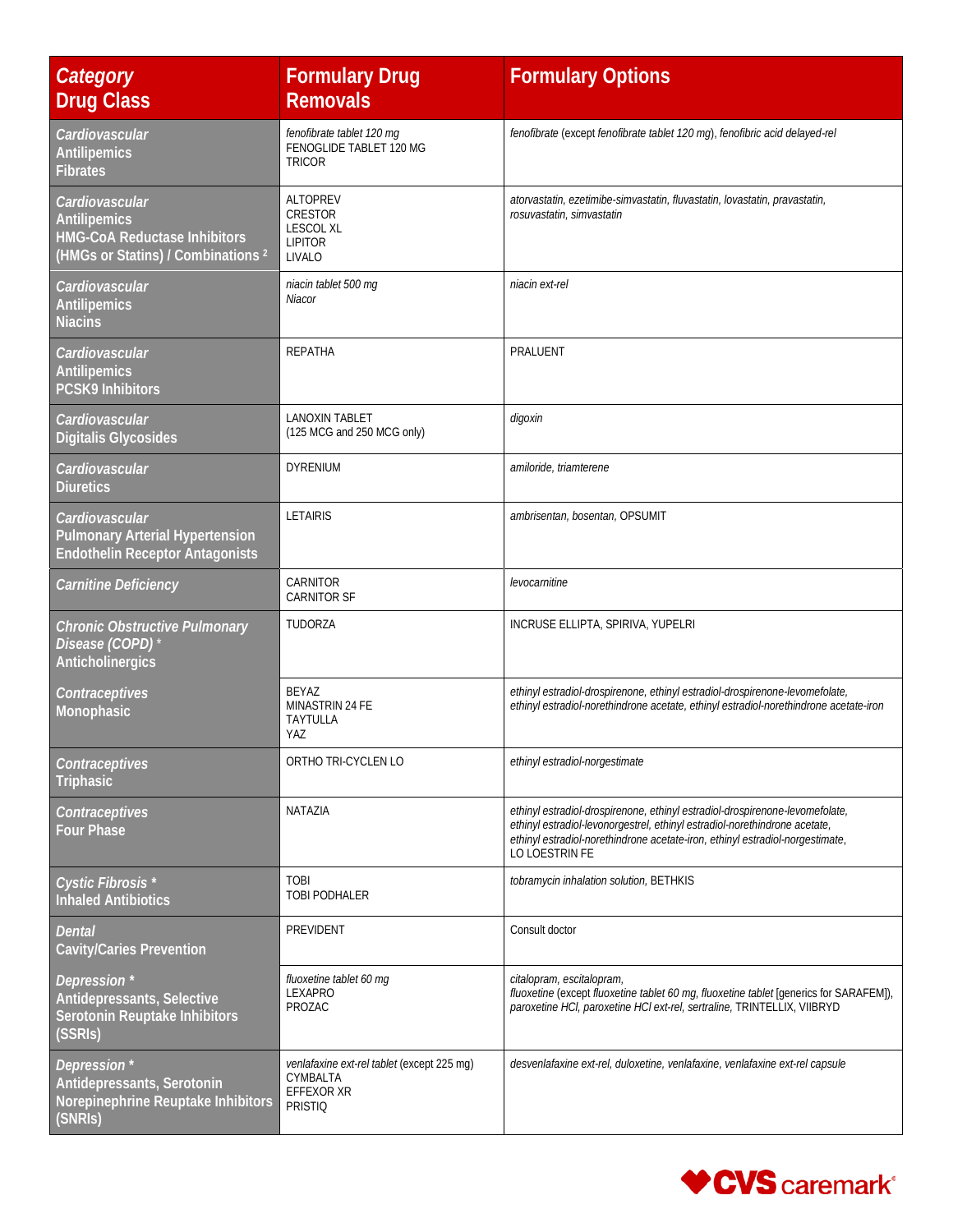| Category<br><b>Drug Class</b>                                   | <b>Formulary Drug</b><br><b>Removals</b>                                                                                                | <b>Formulary Options</b>                                                                                                                                                                                                    |
|-----------------------------------------------------------------|-----------------------------------------------------------------------------------------------------------------------------------------|-----------------------------------------------------------------------------------------------------------------------------------------------------------------------------------------------------------------------------|
| Depression*<br>Antidepressants,                                 | bupropion ext-rel tablet 450 mg<br>APLENZIN                                                                                             | bupropion, bupropion ext-rel (except bupropion ext-rel tablet 450 mg)                                                                                                                                                       |
| <b>Miscellaneous Agents</b>                                     | <b>OLEPTRO</b>                                                                                                                          | trazodone                                                                                                                                                                                                                   |
| Depression and/or Schizophrenia*<br>Antipsychotics, Atypicals   | ABILIFY<br><b>FANAPT</b><br>SEROQUEL XR                                                                                                 | aripiprazole, clozapine, olanzapine, quetiapine, quetiapine ext-rel, risperidone,<br>ziprasidone, LATUDA, VRAYLAR                                                                                                           |
| Dermatology<br>Acne <sup>*</sup>                                | clindamycin gel (NDC^ 68682046275 only)<br>Vanoxide-HC<br><b>ACANYA</b><br><b>BENZACLIN</b><br><b>VELTIN</b><br>ZIANA                   | adapalene, benzoyl peroxide, clindamycin gel (except NDC^ 68682046275),<br>clindamycin solution, clindamycin-benzoyl peroxide, erythromycin solution,<br>erythromycin-benzoyl peroxide, tretinoin, EPIDUO, ONEXTON, TAZORAC |
| Dermatology<br>Actinic Keratosis*                               | fluorouracil cream 0.5%<br>CARAC                                                                                                        | fluorouracil cream 5%, fluorouracil solution, imiquimod, PICATO, TOLAK, ZYCLARA                                                                                                                                             |
| Dermatology<br><b>Antibiotics</b>                               | mupirocin cream                                                                                                                         | gentamicin, mupirocin ointment                                                                                                                                                                                              |
| Dermatology<br><b>Antipsoriatics</b>                            | calcipotriene cream<br>calcitriol ointment<br>SORILUX<br>VECTICAL                                                                       | calcipotriene ointment, calcipotriene solution                                                                                                                                                                              |
| Dermatology<br>Atopic Dermatitis*                               | doxepin cream                                                                                                                           | desonide, hydrocortisone, pimecrolimus, tacrolimus, EUCRISA                                                                                                                                                                 |
| Dermatology<br>Rosacea <sup>*</sup>                             | <b>FINACEA GEL</b><br><b>NORITATE</b>                                                                                                   | azelaic acid gel, metronidazole, FINACEA FOAM, SOOLANTRA                                                                                                                                                                    |
| Dermatology<br><b>Scars</b>                                     | <b>BEAU RX</b><br>CICATRACE<br><b>POLYTOZA</b><br><b>RECEDO</b><br><b>SCARSILK PAD</b><br>SIL-K PAD<br><b>SILIVEX</b><br><b>SILTREX</b> | Consult doctor                                                                                                                                                                                                              |
| Dermatology<br>Seborrheic Dermatitis*                           | ketoconazole foam 2%<br>Ketodan                                                                                                         | ketoconazole shampoo 2%, selenium sulfide lotion 2.5%                                                                                                                                                                       |
|                                                                 | XOLEGEL                                                                                                                                 | ciclopirox, ketoconazole cream 2%                                                                                                                                                                                           |
| Dermatology<br>Skin Inflammation and Hives *<br>Corticosteroids | clobetasol spray<br><b>CLOBEX SPRAY</b><br>OLUX-E                                                                                       | clobetasol foam                                                                                                                                                                                                             |
|                                                                 | fluocinonide cream 0.1%                                                                                                                 | clobetasol cream                                                                                                                                                                                                            |
|                                                                 | flurandrenolide lotion (NDC^ 24470092112 only)                                                                                          | desonide, hydrocortisone                                                                                                                                                                                                    |
|                                                                 | flurandrenolide ointment<br>hydrocortisone butyrate lipophilic cream 0.1%<br>triamcinolone acetonide aerosol 0.2%<br>CORDRAN OINTMENT   | hydrocortisone butyrate cream, hydrocortisone butyrate lotion,<br>hydrocortisone butyrate ointment, hydrocortisone butyrate solution, mometasone,<br>triamcinolone cream, triamcinolone lotion, triamcinolone ointment      |
|                                                                 | diflorasone cream<br>diflorasone ointment<br><b>APEXICON E</b><br>PSORCON                                                               | desoximetasone, fluocinonide (except fluocinonide cream 0.1%), BRYHALI                                                                                                                                                      |
| Dermatology<br><b>Warts</b>                                     | VEREGEN                                                                                                                                 | imiquimod                                                                                                                                                                                                                   |

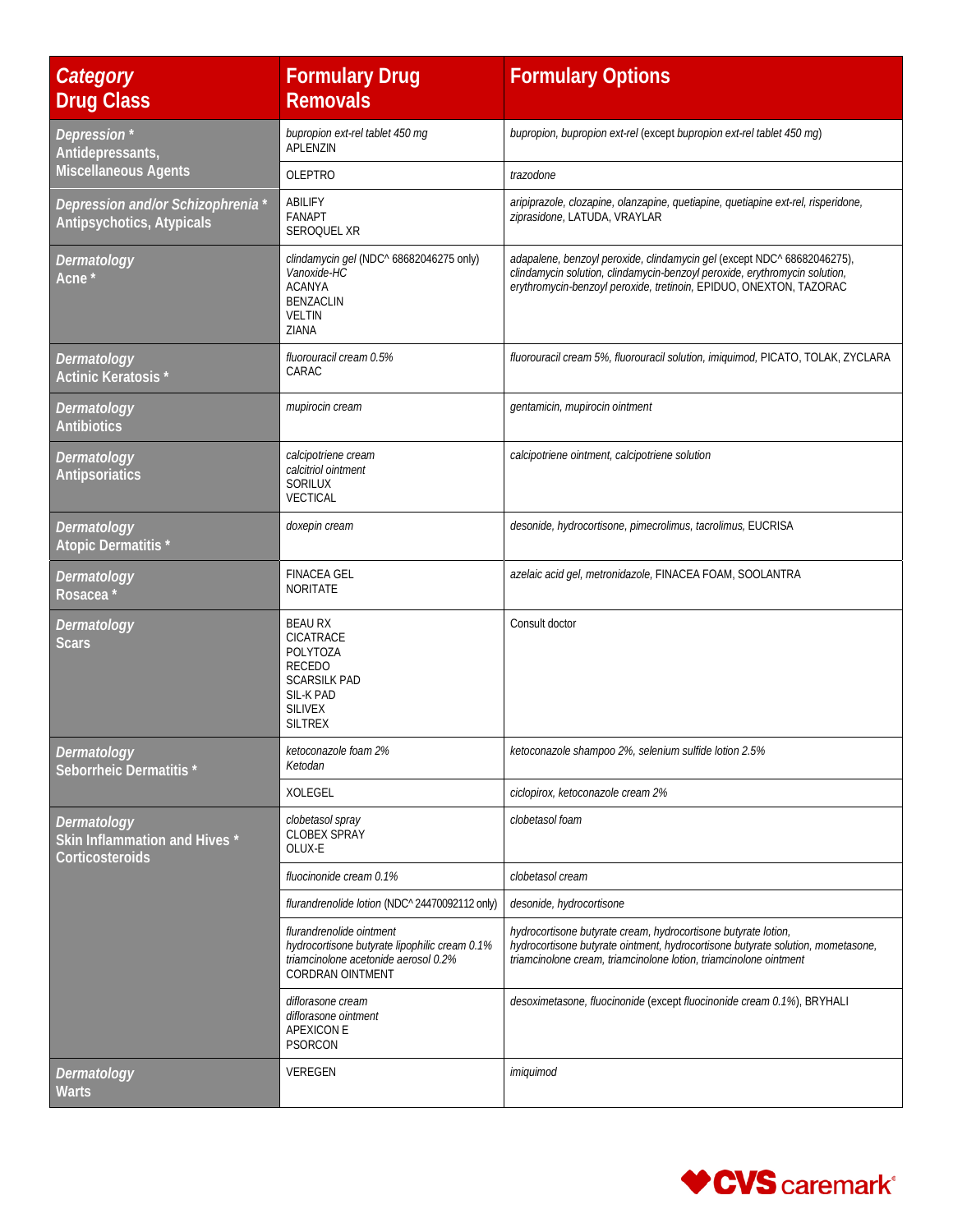| Category<br><b>Drug Class</b>                                                                                    | <b>Formulary Drug</b><br><b>Removals</b>                                                                              | <b>Formulary Options</b>                                                 |
|------------------------------------------------------------------------------------------------------------------|-----------------------------------------------------------------------------------------------------------------------|--------------------------------------------------------------------------|
| Dermatology<br><b>Wound Care Products</b>                                                                        | <b>ALEVICYN GEL</b><br>ALEVICYN SG<br>ALEVICYN SOLUTION                                                               | desonide, hydrocortisone                                                 |
| Dermatology<br><b>Miscellaneous Skin Conditions</b>                                                              | <b>ALCORTIN A</b><br>ATOPADERM<br><b>BENSAL HP</b><br><b>EPICERAM</b><br><b>KAMDOY</b><br>NOVACORT<br>SYNERDERM       | desonide, hydrocortisone                                                 |
|                                                                                                                  | oxiconazole<br>(NDCs^ 00168035830, 51672135902 only)                                                                  | ciclopirox, clotrimazole, econazole, ketoconazole cream 2%, luliconazole |
| Diabetes <sup>*</sup><br><b>Biguanides</b>                                                                       | metformin ext-rel (generics for FORTAMET and<br>GLUMETZA only)<br><b>FORTAMET</b><br><b>GLUMETZA</b><br><b>RIOMET</b> | metformin, metformin ext-rel (except generics for FORTAMET and GLUMETZA) |
| Diabetes <sup>*</sup><br><b>Dipeptidyl Peptidase-4</b><br>(DPP-4) Inhibitors                                     | <b>NESINA</b><br>ONGLYZA<br>TRADJENTA                                                                                 | <b>JANUVIA</b>                                                           |
| Diabetes <sup>*</sup><br><b>Dipeptidyl Peptidase-4</b><br>(DPP-4) Inhibitor Combinations                         | <b>JENTADUETO</b><br>JENTADUETO XR<br>KAZANO<br>KOMBIGLYZE XR                                                         | JANUMET, JANUMET XR                                                      |
|                                                                                                                  | <b>OSENI</b>                                                                                                          | JANUMET, JANUMET XR; JANUVIA WITH pioglitazone                           |
| Diabetes <sup>*</sup><br><b>Injectable Incretin Mimetics</b>                                                     | <b>BYDUREON</b><br><b>BYETTA</b>                                                                                      | OZEMPIC, RYBELSUS, TRULICITY, VICTOZA                                    |
| Diabetes <sup>*</sup><br><b>Insulins</b>                                                                         | <b>APIDRA</b><br><b>HUMALOG</b>                                                                                       | FIASP, NOVOLOG                                                           |
|                                                                                                                  | HUMALOG MIX 50/50                                                                                                     | NOVOLOG MIX 70/30                                                        |
|                                                                                                                  | HUMALOG MIX 75/25                                                                                                     | NOVOLOG MIX 70/30                                                        |
|                                                                                                                  | HUMULIN 70/30 3                                                                                                       | NOVOLIN 70/30 3                                                          |
|                                                                                                                  | HUMULIN N 3                                                                                                           | NOVOLIN N 3                                                              |
|                                                                                                                  | HUMULIN R 3                                                                                                           | NOVOLIN R <sup>3</sup>                                                   |
|                                                                                                                  | NOTE: Humulin R U-500 concentrate will not<br>be subject to removal and will continue to be<br>covered.               |                                                                          |
| Diabetes <sup>*</sup>                                                                                            | LANTUS                                                                                                                | BASAGLAR, LEVEMIR                                                        |
| Long Acting Insulins                                                                                             | <b>TOUJEO</b>                                                                                                         | <b>TRESIBA</b>                                                           |
| Diabetes <sup>*</sup><br><b>Insulin Sensitizers</b>                                                              | <b>ACTOS</b>                                                                                                          | pioglitazone                                                             |
| Diabetes <sup>*</sup><br>Sodium-Glucose<br>Co-transporter 2 (SGLT2) Inhibitors                                   | <b>INVOKANA</b>                                                                                                       | FARXIGA, JARDIANCE                                                       |
| Diabetes <sup>*</sup><br>Sodium-Glucose<br>Co-transporter 2 (SGLT2) Inhibitor /<br><b>Biguanide Combinations</b> | <b>INVOKAMET</b><br><b>INVOKAMET XR</b>                                                                               | SYNJARDY, SYNJARDY XR, XIGDUO XR                                         |

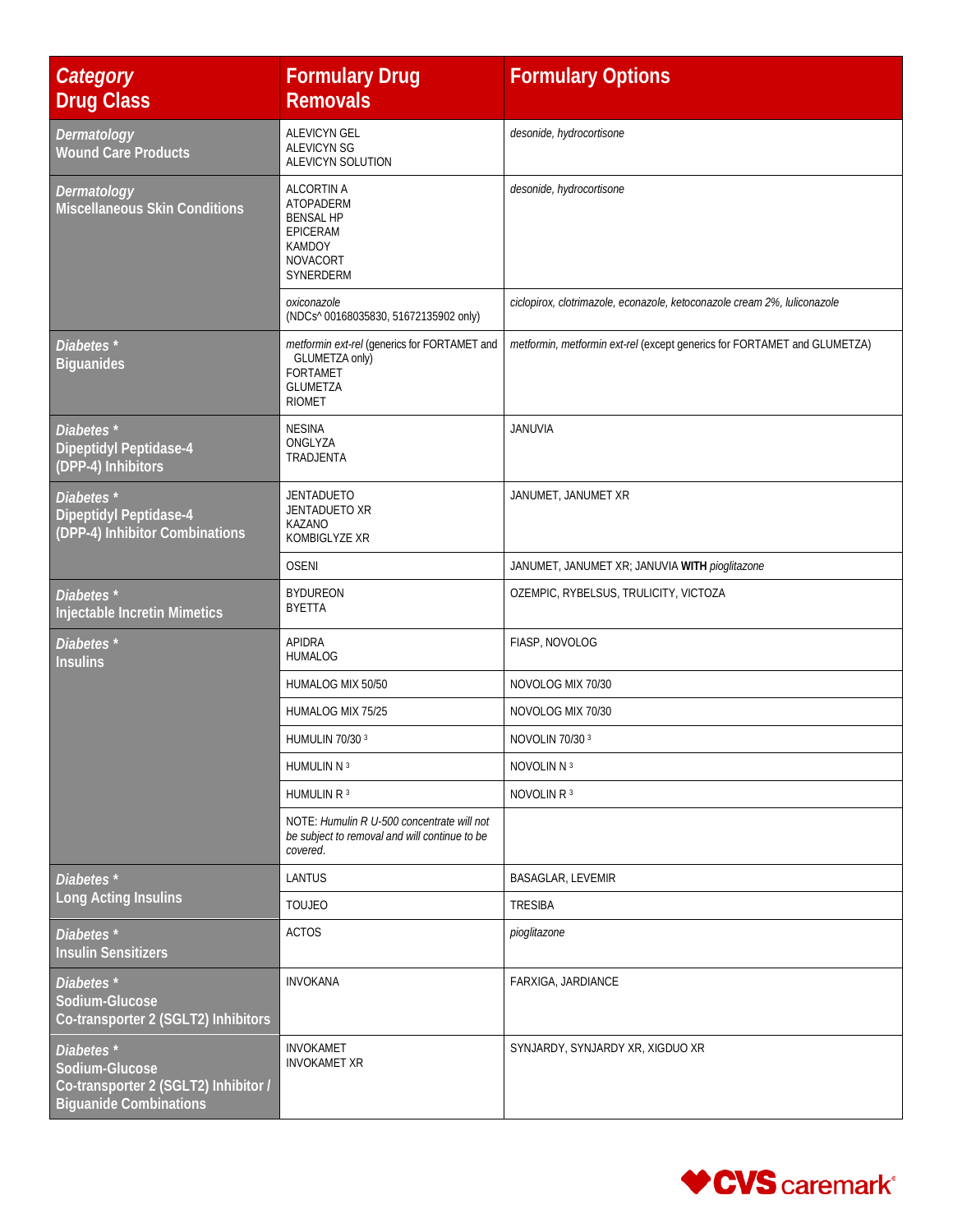| Category<br><b>Drug Class</b>                                                                                                          | <b>Formulary Drug</b><br><b>Removals</b>                                                                                                                                                                                                                                                                                                                | <b>Formulary Options</b>                                                                                                                                            |
|----------------------------------------------------------------------------------------------------------------------------------------|---------------------------------------------------------------------------------------------------------------------------------------------------------------------------------------------------------------------------------------------------------------------------------------------------------------------------------------------------------|---------------------------------------------------------------------------------------------------------------------------------------------------------------------|
| Diabetes*<br>Sodium-Glucose<br>Co-transporter 2 (SGLT2) Inhibitor /<br>Dipeptidyl Peptidase-4 (DPP-4)<br><b>Inhibitor Combinations</b> | <b>QTERN</b>                                                                                                                                                                                                                                                                                                                                            | <b>GLYXAMBI</b>                                                                                                                                                     |
| Diabetes <sup>*</sup><br>Supplies, Needles <sup>4</sup>                                                                                | NOVO NORDISK NEEDLES<br>OWEN MUMFORD NEEDLES<br>PERRIGO NEEDLES<br>ULTIMED NEEDLES<br>All other insulin needles that are not<br><b>BD ULTRAFINE brand</b>                                                                                                                                                                                               | BD ULTRAFINE NEEDLES                                                                                                                                                |
| Diabetes*<br>Supplies, Syringes 4                                                                                                      | ALLISON MEDICAL INSULIN SYRINGES<br>TRIVIDIA INSULIN SYRINGES<br>ULTIMED INSULIN SYRINGES<br>All other insulin syringes that are not<br><b>BD ULTRAFINE brand</b>                                                                                                                                                                                       | BD ULTRAFINE INSULIN SYRINGES                                                                                                                                       |
| Diabetes*<br>Supplies, Test Strips and Kits 5,6                                                                                        | BREEZE 2 STRIPS AND KITS<br>CONTOUR NEXT STRIPS AND KITS<br>CONTOUR STRIPS AND KITS<br><b>FREESTYLE STRIPS AND KITS</b><br>ONETOUCH ULTRA STRIPS AND KITS<br>ONETOUCH VERIO STRIPS AND KITS<br>All other test strips that are not<br>ACCU-CHEK brand                                                                                                    | ACCU-CHEK AVIVA PLUS STRIPS AND KITS 5,<br>ACCU-CHEK COMPACT PLUS STRIPS AND KITS 5,<br>ACCU-CHEK GUIDE STRIPS AND KITS 5,<br>ACCU-CHEK SMARTVIEW STRIPS AND KITS 5 |
|                                                                                                                                        | <b>ENLITE CONTINUOUS</b><br><b>GLUCOSE MONITORING SYSTEM</b><br>EVERSENSE CONTINUOUS<br><b>GLUCOSE MONITORING SYSTEM</b><br>FREESTYLE LIBRE CONTINUOUS<br><b>GLUCOSE MONITORING SYSTEM</b><br><b>GUARDIAN CONNECT CONTINUOUS</b><br><b>GLUCOSE MONITORING SYSTEM</b>                                                                                    | DEXCOM CONTINUOUS GLUCOSE MONITORING SYSTEM                                                                                                                         |
| <b>Dietary Supplements</b>                                                                                                             | <b>FOSTEUM</b><br><b>FOSTEUM PLUS</b>                                                                                                                                                                                                                                                                                                                   | alendronate, ibandronate, risedronate                                                                                                                               |
|                                                                                                                                        | Activite<br>DaVite<br>Dexifol<br>Folvik-D<br>Folvite-D<br>Genicin Vita-S<br>HylaVite<br>Lorid<br>TronVite<br>Vitasure<br>Xvite<br>FERIVA 21/7<br>FOLIC-K<br><b>NICADAN</b><br><b>NICAPRIN</b><br>NICAZEL<br>NICAZEL FORTE<br><b>NICOMIDE</b><br><b>OMNIVEX</b><br>ORTHO D<br>ORTHO DF<br><b>RHEUMATE</b><br>RIBOZEL<br><b>TALIVA</b><br>XYZBAC<br>ZYVIT | folic acid                                                                                                                                                          |
|                                                                                                                                        | MultiPro<br>PRODIGEN<br>VASCULERA                                                                                                                                                                                                                                                                                                                       | Consult doctor                                                                                                                                                      |

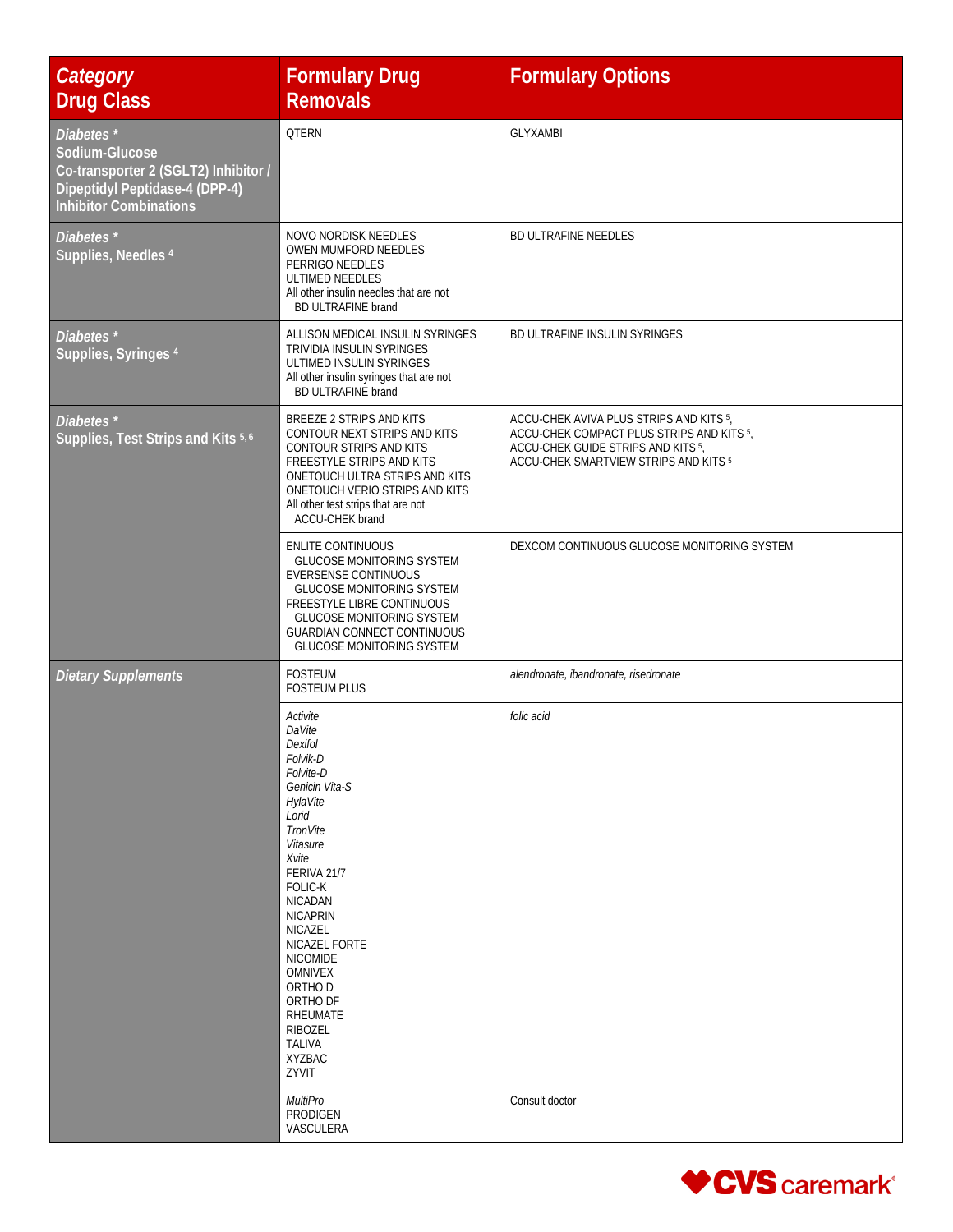| Category<br><b>Drug Class</b>                                       | <b>Formulary Drug</b><br><b>Removals</b>                                                                                       | <b>Formulary Options</b>                                       |
|---------------------------------------------------------------------|--------------------------------------------------------------------------------------------------------------------------------|----------------------------------------------------------------|
| <b>Erectile Dysfunction</b> *<br>Phosphodiesterase Inhibitors       | <b>CIALIS</b><br><b>STENDRA</b><br><b>VIAGRA</b>                                                                               | sildenafil, tadalafil                                          |
| <b>Estrogen Replacement</b> *                                       | MINIVELLE<br><b>VIVELLE-DOT</b>                                                                                                | estradiol, DIVIGEL, EVAMIST                                    |
| <b>Fertility Regulators</b><br><b>Follicle-Stimulating Hormones</b> | FOLLISTIM AQ                                                                                                                   | <b>GONAL-F</b>                                                 |
| Gastrointestinal<br>Anticholinergics                                | chlordiazepoxide-clidinium<br>(NDC^42494040901 only)<br>GLYCOPYRROLATE TABLET 1.5 MG                                           | dicyclomine                                                    |
| Gastrointestinal                                                    | ENTERAGAM                                                                                                                      | alosetron, VIBERZI, XIFAXAN 550 MG                             |
| <b>Antidiarrheals</b>                                               | <b>MYTESI</b>                                                                                                                  | Consult doctor                                                 |
| Gastrointestinal                                                    | TRANSDERM SCOP                                                                                                                 | meclizine, scopolamine transdermal                             |
| <b>Antiemetics</b>                                                  | ZUPLENZ                                                                                                                        | granisetron, ondansetron, SANCUSO                              |
| Gastrointestinal                                                    | LACTULOSE PAK                                                                                                                  | lactulose solution                                             |
| Laxatives                                                           | <b>MOVIPREP</b><br><b>OSMOPREP</b>                                                                                             | peg 3350-electrolytes, SUPREP                                  |
| Gastrointestinal<br>Proton Pump Inhibitors (PPIs)                   | omeprazole-sodium bicarbonate<br><b>ACIPHEX</b><br><b>ACIPHEX SPRINKLE</b><br><b>NEXIUM</b><br>PREVACID<br>PROTONIX<br>ZEGERID | esomeprazole, lansoprazole, omeprazole, pantoprazole, DEXILANT |
| Gastrointestinal<br><b>Ulcer Treatment</b>                          | sucralfate suspension<br>CARAFATE                                                                                              | sucralfate tablet                                              |
| Gaucher Disease                                                     | <b>ELELYSO</b>                                                                                                                 | CERDELGA, CEREZYME                                             |
| Genitourinary<br><b>Interstitial Cystitis</b>                       | RIMSO-50                                                                                                                       | Consult doctor                                                 |
| Gout                                                                | <b>COLCRYS</b>                                                                                                                 | colchicine tablet                                              |
| <b>Growth Hormones</b>                                              | NORDITROPIN<br>NUTROPIN AQ<br>OMNITROPE<br>SAIZEN                                                                              | GENOTROPIN, HUMATROPE                                          |
| Hematologic                                                         | COUMADIN                                                                                                                       | warfarin                                                       |
| Anticoagulants (oral)                                               | PRADAXA                                                                                                                        | warfarin, ELIQUIS, XARELTO                                     |
| Hematologic<br><b>Erythropoiesis-Stimulating Agents</b>             | <b>EPOGEN</b><br><b>PROCRIT</b>                                                                                                | ARANESP, RETACRIT                                              |
| Hematologic<br>Hemophilia A                                         | ELOCTATE                                                                                                                       | ADYNOVATE, JIVI, KOGENATE FS, KOVALTRY, NOVOEIGHT, NUWIQ       |
| Hematologic<br>Hemophilia B                                         | <b>ALPROLIX</b>                                                                                                                | Consult doctor                                                 |
| Hematologic                                                         | <b>FULPHILA</b>                                                                                                                | NEULASTA, UDENYCA                                              |
| Neutropenia Colony Stimulating<br><b>Factors</b>                    | <b>GRANIX</b><br>NEUPOGEN<br>ZARXIO                                                                                            | NIVESTYM                                                       |

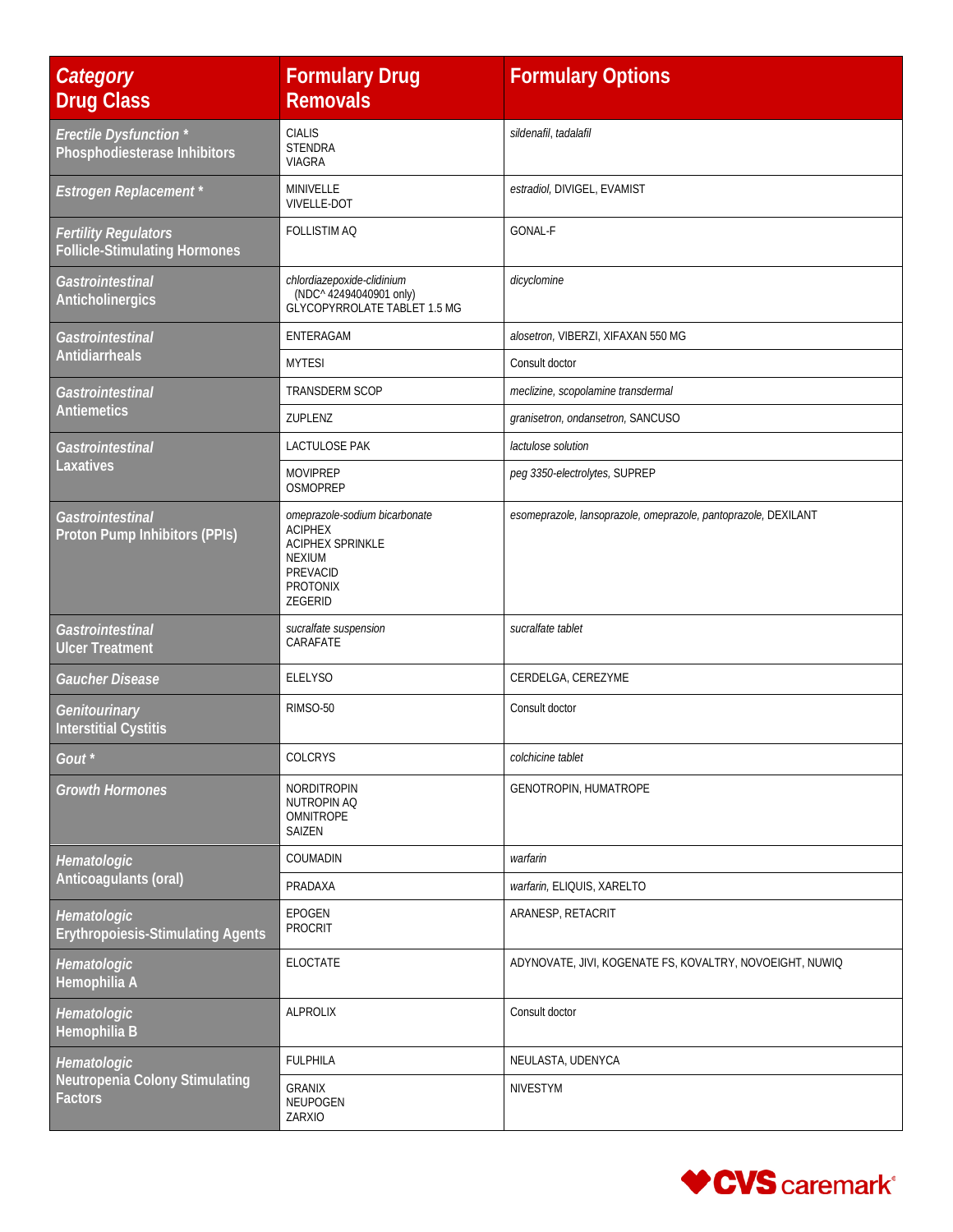| Category<br><b>Drug Class</b>                                                                                                            | <b>Formulary Drug</b><br><b>Removals</b>                                                                 | <b>Formulary Options</b>                                                                                                                                                                            |
|------------------------------------------------------------------------------------------------------------------------------------------|----------------------------------------------------------------------------------------------------------|-----------------------------------------------------------------------------------------------------------------------------------------------------------------------------------------------------|
| Hematologic                                                                                                                              | <b>PLAVIX</b>                                                                                            | clopidogrel, prasugrel, BRILINTA                                                                                                                                                                    |
| <b>Platelet Aggregation Inhibitors</b>                                                                                                   | ZONTIVITY                                                                                                | Consult doctor                                                                                                                                                                                      |
| <b>High Blood Pressure *</b><br><b>Angiotensin II Receptor</b><br><b>Antagonists</b>                                                     | <b>ATACAND</b><br><b>BENICAR</b><br><b>DIOVAN</b><br><b>EDARBI</b>                                       | candesartan, irbesartan, losartan, olmesartan, telmisartan, valsartan                                                                                                                               |
| <b>High Blood Pressure *</b><br><b>Angiotensin II Receptor</b><br><b>Antagonist / Diuretic Combinations</b>                              | ATACAND HCT<br><b>BENICAR HCT</b><br><b>DIOVAN HCT</b><br>EDARBYCLOR                                     | candesartan-hydrochlorothiazide, irbesartan-hydrochlorothiazide,<br>losartan-hydrochlorothiazide, olmesartan-hydrochlorothiazide,<br>telmisartan-hydrochlorothiazide, valsartan-hydrochlorothiazide |
| <b>High Blood Pressure *</b><br><b>Angiotensin II Receptor</b><br>Antagonist / Calcium Channel<br><b>Blocker Combinations</b>            | <b>EXFORGE</b>                                                                                           | amlodipine-olmesartan, amlodipine-telmisartan, amlodipine-valsartan                                                                                                                                 |
| <b>High Blood Pressure *</b><br><b>Angiotensin II Receptor</b><br>Antagonist / Calcium Channel<br><b>Blocker / Diuretic Combinations</b> | <b>EXFORGE HCT</b>                                                                                       | amlodipine-valsartan-hydrochlorothiazide,<br>olmesartan-amlodipine-hydrochlorothiazide                                                                                                              |
| <b>High Blood Pressure *</b><br><b>Beta-blockers</b>                                                                                     | <b>INDERAL LA</b><br><b>INDERAL XL</b><br><b>INNOPRAN XL</b><br>TOPROL-XL                                | atenolol, carvedilol, carvedilol phosphate ext-rel, metoprolol succinate ext-rel,<br>metoprolol tartrate, nadolol, pindolol, propranolol, propranolol ext-rel, BYSTOLIC                             |
| <b>High Blood Pressure *</b><br><b>Beta-blocker Combinations</b>                                                                         | <b>DUTOPROL</b>                                                                                          | metoprolol succinate ext-rel WITH hydrochlorothiazide                                                                                                                                               |
| <b>High Blood Pressure *</b>                                                                                                             | NORVASC                                                                                                  | amlodipine                                                                                                                                                                                          |
| <b>Calcium Channel Blockers</b>                                                                                                          | diltiazem ext-rel (generics for CARDIZEM LA only)<br>Matzim LA<br>CARDIZEM<br>CARDIZEM CD<br>CARDIZEM LA | diltiazem ext-rel (except generics for CARDIZEM LA)                                                                                                                                                 |
| <b>High Blood Pressure *</b><br>Calcium Channel Blocker /<br>Nonsteroidal Anti-inflammatory<br>Drugs (NSAIDs) Combinations               | <b>CONSENSI</b>                                                                                          | amlodipine WITH celecoxib                                                                                                                                                                           |
| <b>Huntington's Disease</b>                                                                                                              | XENAZINE                                                                                                 | tetrabenazine, AUSTEDO                                                                                                                                                                              |
| <b>Immunology</b><br>Hereditary Angioedema                                                                                               | <b>BERINERT</b>                                                                                          | FIRAZYR, RUCONEST                                                                                                                                                                                   |
| <b>Immunology</b><br><b>Rapamycin Derivatives</b>                                                                                        | <b>ZORTRESS</b>                                                                                          | everolimus                                                                                                                                                                                          |
| <b>Inflammatory Bowel Disease (IBD)</b><br>Ulcerative Colitis <sup>*</sup><br>Aminosalicylates                                           | <b>ASACOL HD</b><br><b>DELZICOL</b><br>LIALDA                                                            | balsalazide, mesalamine delayed-rel, mesalamine ext-rel, sulfasalazine,<br>sulfasalazine delayed-rel, PENTASA                                                                                       |
|                                                                                                                                          | COLAZAL                                                                                                  | balsalazide                                                                                                                                                                                         |
| Kidney Disease*<br><b>Phosphate Binders</b>                                                                                              | lanthanum carbonate<br>FOSRENOL                                                                          | calcium acetate, sevelamer carbonate, PHOSLYRA, VELPHORO                                                                                                                                            |
| <b>Multiple Sclerosis</b>                                                                                                                | <b>AVONEX</b><br><b>EXTAVIA</b><br>PLEGRIDY                                                              | glatiramer, AUBAGIO, BETASERON, COPAXONE, GILENYA, MAYZENT, REBIF,<br>TECFIDERA, TYSABRI, VUMERITY                                                                                                  |

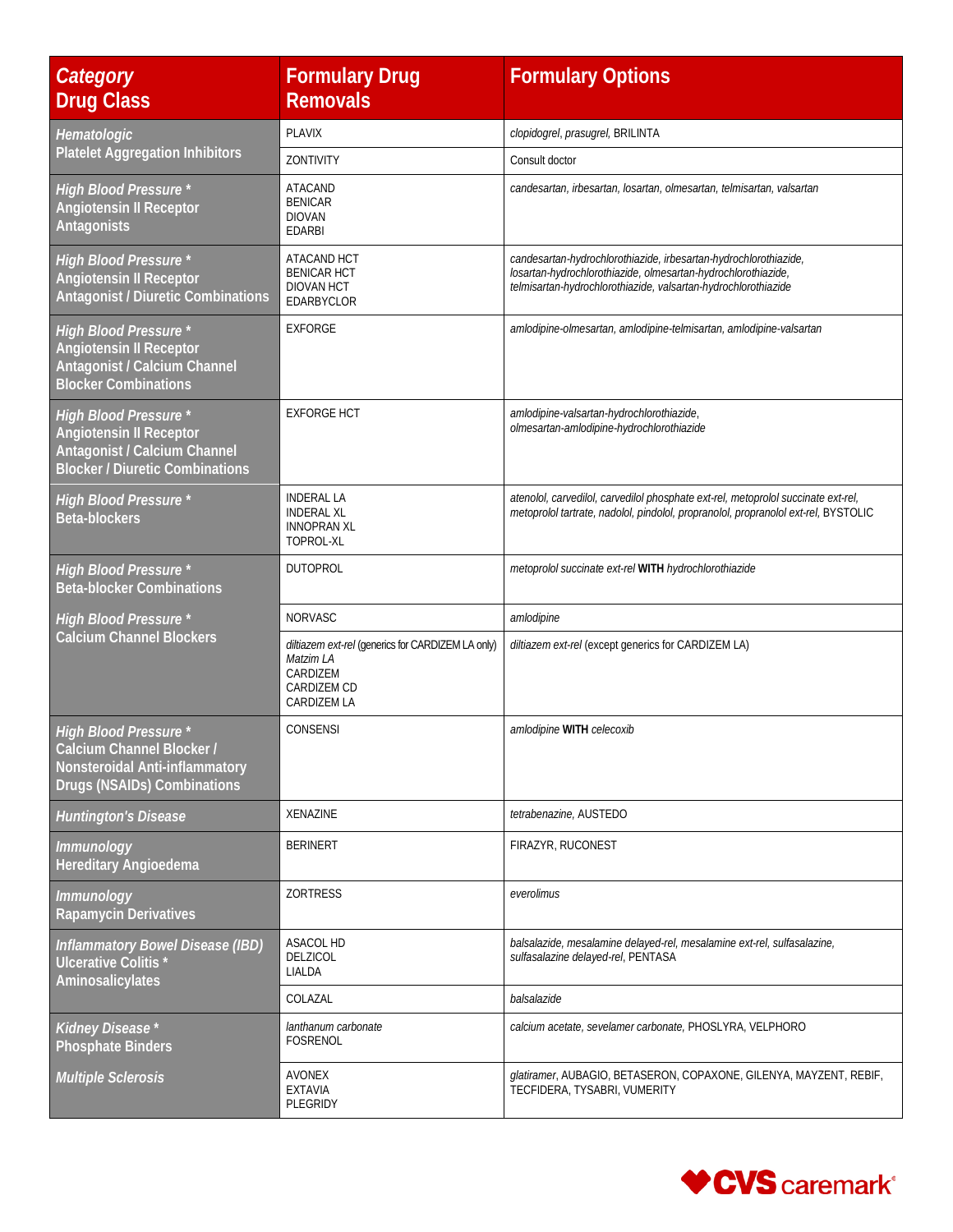| Category<br><b>Drug Class</b>                               | <b>Formulary Drug</b><br><b>Removals</b>                                                                                                                                                                                                                                                                                                                                 | <b>Formulary Options</b>                                                                                                                           |
|-------------------------------------------------------------|--------------------------------------------------------------------------------------------------------------------------------------------------------------------------------------------------------------------------------------------------------------------------------------------------------------------------------------------------------------------------|----------------------------------------------------------------------------------------------------------------------------------------------------|
| Musculoskeletal                                             | chlorzoxazone 375 mg<br>chlorzoxazone 500 mg<br>(NDC^ 73007001303 only)<br>chlorzoxazone 750 mg<br>cyclobenzaprine ext-rel capsule<br>cyclobenzaprine tablet 7.5 mg<br>Fexmid<br>Lorzone<br>methocarbamol 750 mg<br>(NDCs^69036093090, 70868090190 only)<br>orphenadrine-aspirin-caffeine<br>Orphengesic Forte<br><b>AMRIX</b><br>CHLORZOXAZONE 250 MG<br>NORGESIC FORTE | cyclobenzaprine (except cyclobenzaprine tablet 7.5 mg)                                                                                             |
| Narcolepsy<br><b>Wakefulness Promoters</b>                  | <b>NUVIGIL</b>                                                                                                                                                                                                                                                                                                                                                           | armodafinil, SUNOSI                                                                                                                                |
| <i><b>Ophthalmic</b></i><br><b>Allergies</b>                | <b>ALREX</b>                                                                                                                                                                                                                                                                                                                                                             | azelastine, cromolyn sodium, olopatadine, LASTACAFT, PAZEO                                                                                         |
| <b>Ophthalmic</b><br>Anti-infective / Anti-inflammatory     | ZYLET                                                                                                                                                                                                                                                                                                                                                                    | neomycin-polymyxin B-bacitracin-hydrocortisone,<br>neomycin-polymyxin B-dexamethasone, tobramycin-dexamethasone,<br>TOBRADEX OINTMENT, TOBRADEX ST |
| <b>Ophthalmic</b><br>Anti-inflammatory, Steroidal           | <b>FLAREX</b><br><b>FML LIQUIFILM</b><br>LOTEMAX<br>LOTEMAX SM<br>PRED FORTE                                                                                                                                                                                                                                                                                             | dexamethasone, loteprednol, prednisolone acetate 1%, DUREZOL, FML FORTE,<br>FML S.O.P., MAXIDEX, PRED MILD                                         |
| <b>Ophthalmic</b>                                           | bimatoprost solution 0.03%                                                                                                                                                                                                                                                                                                                                               | latanoprost, travoprost, LUMIGAN                                                                                                                   |
| Glaucoma                                                    | TIMOPTIC OCUDOSE                                                                                                                                                                                                                                                                                                                                                         | timolol maleate solution, BETIMOL, BETOPTIC S                                                                                                      |
| <b>Ophthalmic</b><br><b>Miscellaneous</b>                   | AVENOVA                                                                                                                                                                                                                                                                                                                                                                  | Consult doctor                                                                                                                                     |
| <b>Opioid Dependency</b>                                    | SUBOXONE                                                                                                                                                                                                                                                                                                                                                                 | buprenorphine-naloxone sublingual, ZUBSOLV                                                                                                         |
| <b>Opioid Reversal</b>                                      | <b>EVZIO</b>                                                                                                                                                                                                                                                                                                                                                             | naloxone injection, NARCAN NASAL SPRAY                                                                                                             |
| Osteoarthritis <sup>*</sup><br>Viscosupplements             | <b>EUFLEXXA</b><br>HYALGAN<br><b>MONOVISC</b><br>ORTHOVISC<br><b>SYNVISC</b><br>SYNVISC-ONE                                                                                                                                                                                                                                                                              | DUROLANE, GEL-ONE, GELSYN-3, SUPARTZ FX, VISCO-3                                                                                                   |
| Osteoporosis <sup>*</sup><br><b>Calcium Regulators</b>      | MIACALCIN INJECTION                                                                                                                                                                                                                                                                                                                                                      | alendronate, calcitonin-salmon, ibandronate, risedronate, FORTEO, PROLIA,<br>TYMLOS                                                                |
|                                                             | MIACALCIN NASAL SPRAY                                                                                                                                                                                                                                                                                                                                                    | calcitonin-salmon                                                                                                                                  |
| Overactive Bladder / Incontinence<br>Urinary Antispasmodics | DETROL LA<br>ENABLEX<br>OXYTROL                                                                                                                                                                                                                                                                                                                                          | darifenacin ext-rel, oxybutynin ext-rel, solifenacin, tolterodine, tolterodine ext-rel,<br>trospium, trospium ext-rel, MYRBETRIQ, TOVIAZ           |

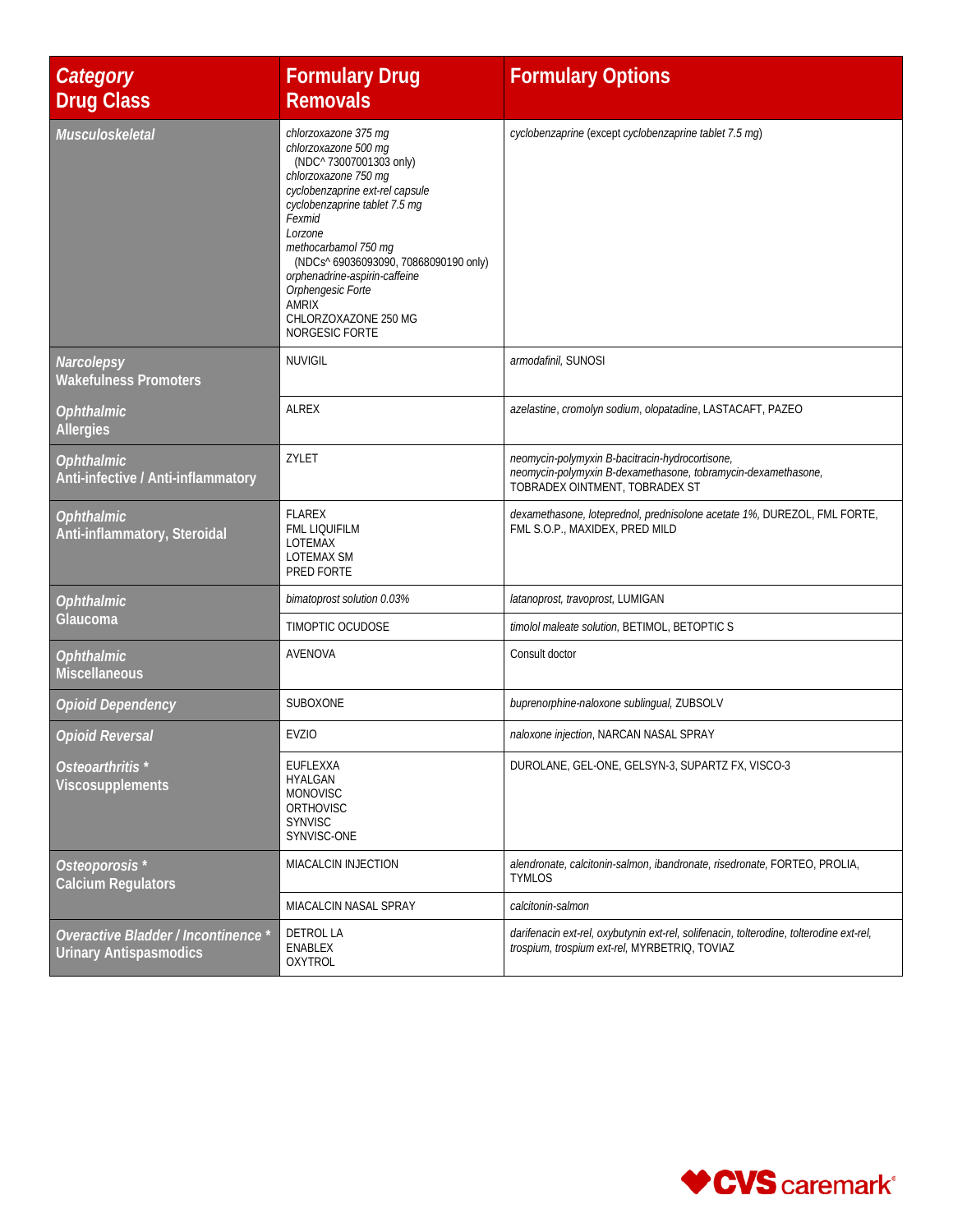| Category<br><b>Drug Class</b>                                                              | <b>Formulary Drug</b><br><b>Removals</b>                                                                                                                                                                                                                           | <b>Formulary Options</b>                                                                                                                                                                                                                               |
|--------------------------------------------------------------------------------------------|--------------------------------------------------------------------------------------------------------------------------------------------------------------------------------------------------------------------------------------------------------------------|--------------------------------------------------------------------------------------------------------------------------------------------------------------------------------------------------------------------------------------------------------|
| Pain<br>Headache *                                                                         | Bupap<br>butalbital-acetaminophen tablet 50-300 mg<br>butalbital-acetaminophen-caffeine capsule<br>Vanatol LQ<br>Vanatol S<br>BUTALBITAL-ACETAMINOPHEN<br>(NDC^ 69499034230 only)<br>CAMBIA<br><b>FIORICET CAPSULE</b>                                             | diclofenac sodium, ibuprofen,<br>naproxen (except naproxen CR or naproxen suspension)                                                                                                                                                                  |
|                                                                                            | dihydroergotamine spray<br>ergotamine-caffeine<br>Migergot<br>CAFERGOT                                                                                                                                                                                             | eletriptan, naratriptan, rizatriptan, sumatriptan, zolmitriptan, NURTEC ODT,<br>ONZETRA XSAIL, REYVOW, UBRELVY, ZEMBRACE SYMTOUCH,<br><b>ZOMIG NASAL SPRAY</b>                                                                                         |
|                                                                                            | sumatriptan-naproxen<br><b>TREXIMET</b>                                                                                                                                                                                                                            | diclofenac sodium, ibuprofen or naproxen (except naproxen CR or<br>naproxen suspension) WITH eletriptan, naratriptan, rizatriptan, sumatriptan,<br>zolmitriptan, NURTEC ODT, ONZETRA XSAIL, REYVOW, UBRELVY,<br>ZEMBRACE SYMTOUCH or ZOMIG NASAL SPRAY |
| Pain                                                                                       | <b>BUTRANS</b>                                                                                                                                                                                                                                                     | buprenorphine transdermal, BELBUCA                                                                                                                                                                                                                     |
| <b>Opioid Analgesics</b>                                                                   | LAZANDA                                                                                                                                                                                                                                                            | fentanyl transmucosal lozenge, SUBSYS                                                                                                                                                                                                                  |
|                                                                                            | levorphanol<br><b>HYSINGLA ER</b><br><b>OXYCONTIN</b><br>ZOHYDRO ER                                                                                                                                                                                                | fentanyl transdermal, hydrocodone ext-rel, hydromorphone ext-rel, methadone,<br>morphine ext-rel, NUCYNTA ER, XTAMPZA ER                                                                                                                               |
|                                                                                            | PERCOCET<br><b>PRIMLEV</b>                                                                                                                                                                                                                                         | hydrocodone-acetaminophen, hydromorphone, morphine, oxycodone-<br>acetaminophen, NUCYNTA                                                                                                                                                               |
|                                                                                            | tramadol (NDC^ 52817019610 only)                                                                                                                                                                                                                                   | tramadol (except NDC^ 52817019610), tramadol ext-rel                                                                                                                                                                                                   |
| Pain<br><b>Topical Local Anesthetics</b>                                                   | LIDOCAINE-TETRACAINE CREAM<br>(NDC^ 71800063115 only)<br>LIDOTREX                                                                                                                                                                                                  | lidocaine-prilocaine                                                                                                                                                                                                                                   |
| Pain and Inflammation *<br>Corticosteroids                                                 | Dexpak<br><b>MILLIPRED</b><br><b>RAYOS</b>                                                                                                                                                                                                                         | dexamethasone, hydrocortisone, methylprednisolone, prednisolone solution,<br>prednisone                                                                                                                                                                |
| Pain and Inflammation *<br>Nonsteroidal Anti-inflammatory<br>Drugs (NSAIDs) / Combinations | ARTHROTEC                                                                                                                                                                                                                                                          | celecoxib; diclofenac sodium, ibuprofen, meloxicam or<br>naproxen (except naproxen CR or naproxen suspension) WITH esomeprazole,<br>lansoprazole, omeprazole, pantoprazole or DEXILANT                                                                 |
|                                                                                            | diclofenac sodium gel 1%<br>(NDC^ 69499031866 only)<br>Diclofex DC (NDC^51021037201 only)<br>Diclosaicin<br>Inflammacin<br>NuDiclo SoluPak<br>NuDiclo TabPak<br><b>PENNSAID</b>                                                                                    | diclofenac sodium, diclofenac sodium gel 1% (except NDC^ 69499031866),<br>diclofenac sodium solution, ibuprofen, meloxicam,<br>naproxen (except naproxen CR or naproxen suspension)                                                                    |
|                                                                                            | fenoprofen<br>indomethacin capsule 20 mg<br>ketoprofen capsule 25 mg<br>ketoprofen ext-rel capsule<br>mefenamic acid (NDC^ 69336012830 only)<br>naproxen suspension<br>naproxen CR<br>FENOPROFEN CAPSULE<br><b>INDOCIN</b><br>NAPRELAN<br><b>SPRIX</b><br>ZORVOLEX | diclofenac sodium, ibuprofen, meloxicam,<br>naproxen (except naproxen CR or naproxen suspension)                                                                                                                                                       |
|                                                                                            | naproxen-esomeprazole                                                                                                                                                                                                                                              | diclofenac sodium, ibuprofen, meloxicam or naproxen (except naproxen CR or<br>naproxen suspension) WITH esomeprazole, lansoprazole, omeprazole,<br>pantoprazole or DEXILANT                                                                            |

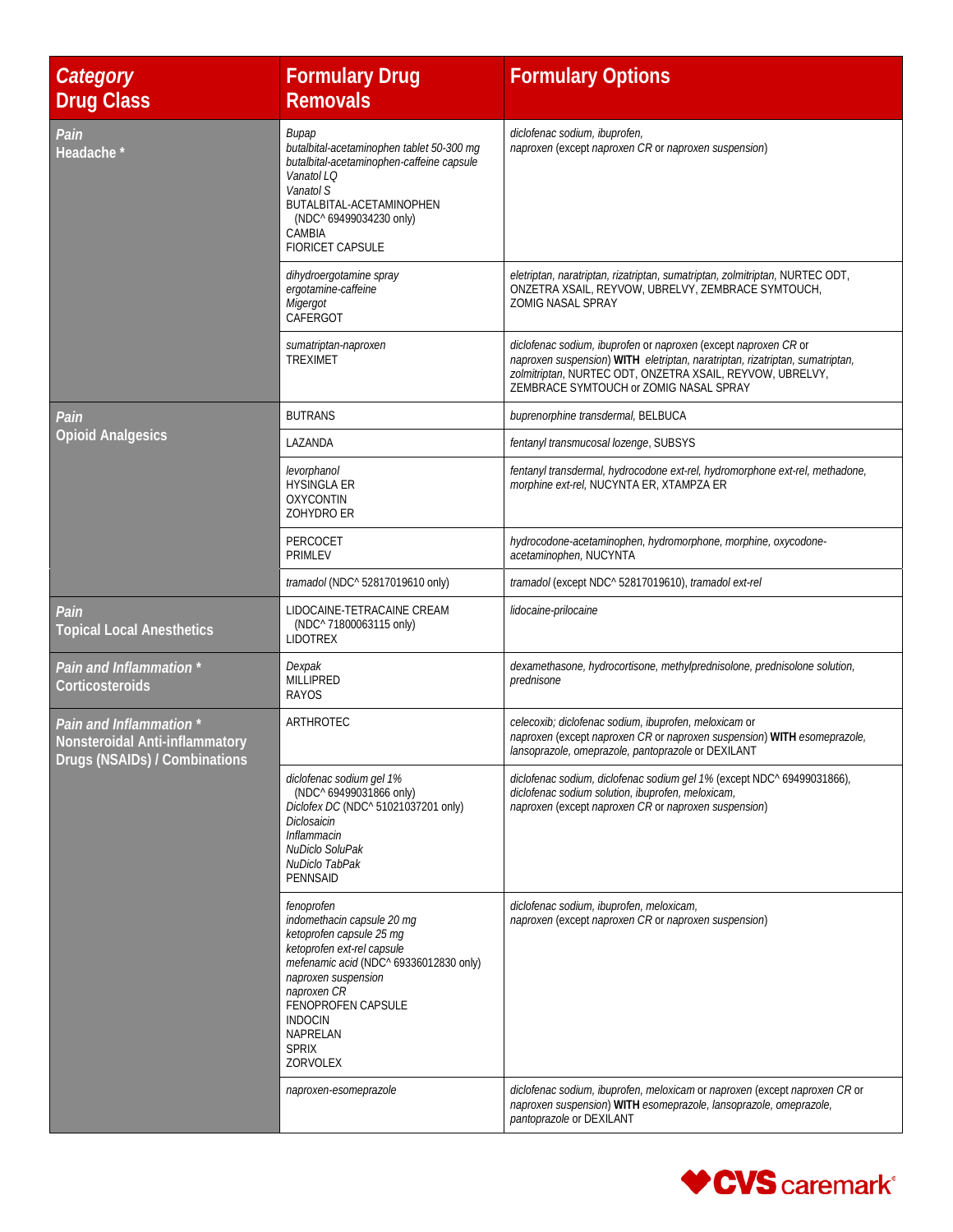| Category<br><b>Drug Class</b>                                      | <b>Formulary Drug</b><br><b>Removals</b>                                                                                                                 | <b>Formulary Options</b>                                                                                                     |
|--------------------------------------------------------------------|----------------------------------------------------------------------------------------------------------------------------------------------------------|------------------------------------------------------------------------------------------------------------------------------|
| Postherpetic Neuralgia                                             | <b>HORIZANT</b>                                                                                                                                          | gabapentin, GRALISE                                                                                                          |
| <b>Prostate Condition</b><br>Benign Prostatic Hyperplasia *        | <b>JALYN</b>                                                                                                                                             | dutasteride-tamsulosin: dutasteride or finasteride WITH alfuzosin ext-rel.<br>doxazosin, silodosin, tamsulosin or terazosin  |
|                                                                    | RAPAFLO<br><b>UROXATRAL</b>                                                                                                                              | alfuzosin ext-rel, doxazosin, silodosin, tamsulosin, terazosin                                                               |
| <b>Respiratory</b><br><b>Alpha-1 Antitrypsin Deficiency</b>        | ZEMAIRA                                                                                                                                                  | PROLASTIN-C                                                                                                                  |
| Respiratory<br>Cough                                               | benzonatate<br>(NDCs^69336012615, 69499032915 only)                                                                                                      | benzonatate (except NDCs^ 69336012615, 69499032915)                                                                          |
| <b>Sleep Disorder</b><br>Hypnotics, Non-benzodiazepines            | quazepam<br><b>INTERMEZZO</b><br><b>LUNESTA</b><br><b>ROZEREM</b><br><b>ZOLPIMIST</b>                                                                    | doxepin, eszopiclone, ramelteon, zolpidem, zolpidem ext-rel, zolpidem sublingual,<br><b>BELSOMRA</b>                         |
| Testosterone Replacement *<br>Androgens                            | testosterone gel 1% (authorized generics for<br>TESTIM and VOGELXO only)<br>ANDROGEL 1%<br><b>FORTESTA</b><br><b>NATESTO</b><br><b>TESTIM</b><br>VOGELXO | <i>testosterone gel</i> (except authorized generics for TESTIM and VOGELXO),<br>testosterone solution, ANDRODERM             |
| <b>Thyroid Supplements</b>                                         | <b>TIROSINT</b>                                                                                                                                          | levothyroxine, SYNTHROID                                                                                                     |
| <b>Women's Health</b><br>Premenstrual Dysphoric Disorder<br>(PMDD) | fluoxetine tablet (generics for SARAFEM only)                                                                                                            | fluoxetine (except fluoxetine tablet 60 mg, fluoxetine tablet [generics for SARAFEM]),<br>paroxetine HCI ext-rel, sertraline |

| Category<br>Drug Class                                 | <b>Other Considerations</b>                                                                                                                                                                                                                                                                                                                                                                                                                  |
|--------------------------------------------------------|----------------------------------------------------------------------------------------------------------------------------------------------------------------------------------------------------------------------------------------------------------------------------------------------------------------------------------------------------------------------------------------------------------------------------------------------|
| <b>All Drugs</b>                                       | On a quarterly basis, new and existing products - including limited source generics, products with significant cost inflation, and<br>specialty and non-specialty products - may be re-evaluated to determine appropriate formulary placement. These evaluations will<br>assess whether clinically appropriate and cost-effective options remain available on the formulary and may result in removal, addition<br>or deletion of a product. |
| Autoimmune and Hepatitis C *                           | For some clients, an Indication-Based Formulary will be utilized for products in these classes and may result in additional removals for<br>certain conditions only.                                                                                                                                                                                                                                                                         |
| Drugs for Infusion Into Spaces<br>Other Than the Blood | A drug that must be infused into a space other than the blood will generally not be covered under the prescription drug benefit.                                                                                                                                                                                                                                                                                                             |
| New-to-Market Agents <sup>7</sup>                      | New-to-market products and new variations of products already in the marketplace will not be added to the formulary immediately.<br>Each product will be evaluated for clinical appropriateness and cost-effectiveness. Recommended additions to the formulary will be<br>presented to the CVS Caremark® National Pharmacy and Therapeutics Committee (or other appropriate reviewing body) for review and<br>approval.                      |

The listed formulary options are subject to change.

ABILIFY ACANYA ACIPHEX ACIPHEX SPRINKLE ACTEMRA ACTICLATE *Activite* ACTOS *acyclovir cream* ALCORTIN A

**List of Formulary Drug Removals**

ALEVICYN GEL ALEVICYN SG ALEVICYN SOLUTION ALIQOPA ALLISON MEDICAL INSULIN SYRINGES 4 ALPROLIX ALREX ALTOPREV ALVESCO AMRIX

ANDROGEL 1% APEXICON E APIDRA APLENZIN ARTHROTEC ASACOL HD ASMANEX ASMANEX HFA ATACAND ATACAND HCT

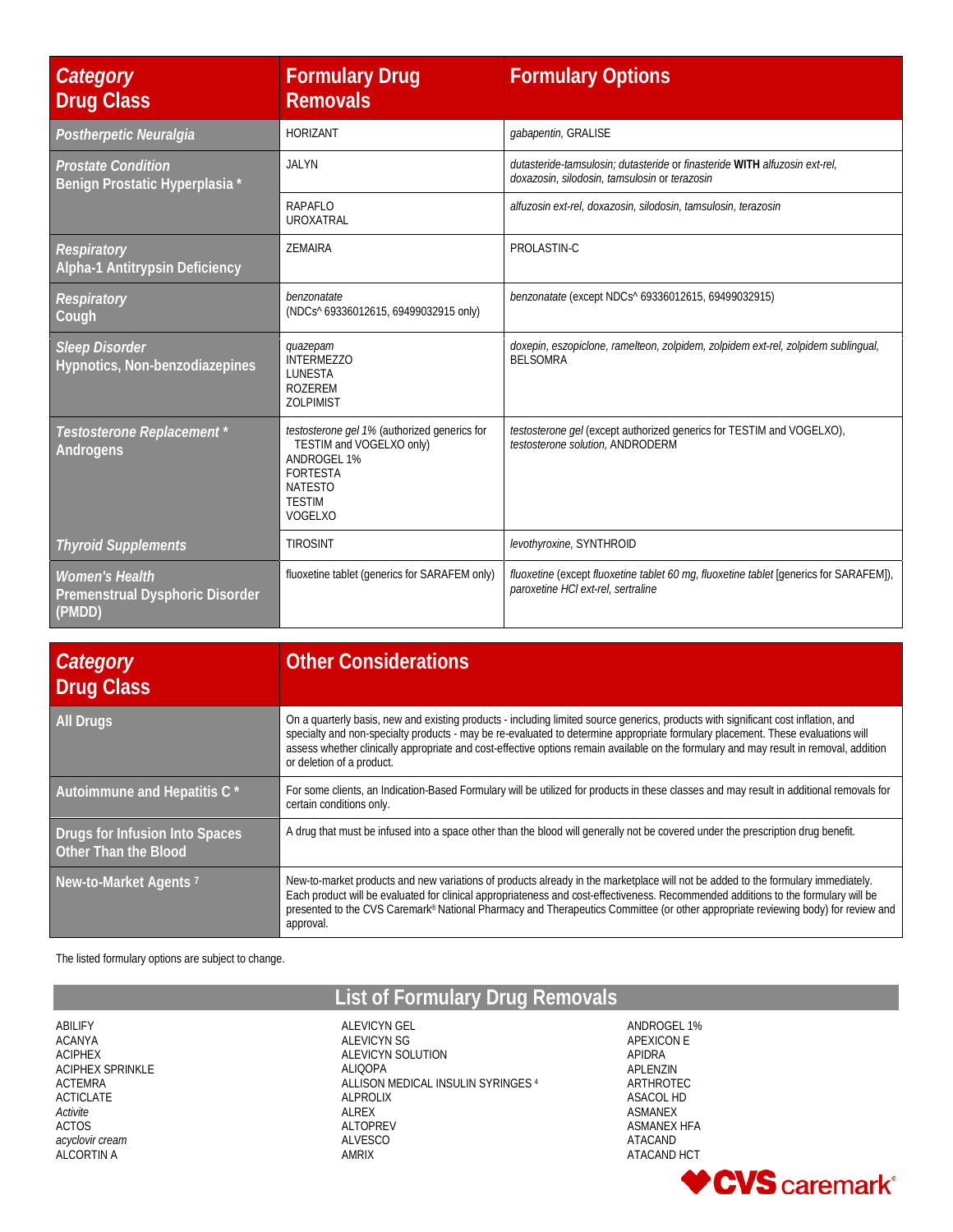ATOPADERM AVENOVA AVONEX BARACLUDE TABLET BEAU RX BECONASE AQ BENICAR BENICAR HCT BENSAL HP BENZACLIN *benzonatate* (NDCs^ 69336012615, 69499032915 only) **BERINERT** BETAPACE BETAPACE AF BEYAZ *bimatoprost solution 0.03%* BREEZE 2 STRIPS AND KITS 6 *Bupap bupropion ext-rel tablet 450 mg butalbital-acetaminophen tablet 50-300 mg* BUTALBITAL-ACETAMINOPHEN (NDC^ 69499034230 only) *butalbital-acetaminophen-caffeine capsule* BUTRANS BYDUREON BYETTA CAFERGOT *calcipotriene cream calcitriol ointment* **CAMBIA** CARAC CARAFATE CARBINOXAMINE TABLET 6 MG CARDIZEM CARDIZEM CD CARDIZEM LA CARNITOR CARNITOR SF *chlordiazepoxide-clidinium* (NDC^ 42494040901 only) CHLORZOXAZONE 250 MG *chlorzoxazone 375 mg chlorzoxazone 500 mg* (NDC^ 73007001303 only) *chlorzoxazone 750 mg* CIALIS CICATRACE CIMZIA *clindamycin gel* (NDC^ 68682046275 only) *clobetasol spray* CLOBEX SPRAY COLAZAL COLCRYS CONSENSI CONTOUR NEXT STRIPS AND KITS 6 CONTOUR STRIPS AND KITS 6 CONTRAVE CORDRAN OINTMENT *CoreMino* COUMADIN CRESTOR *cyclobenzaprine ext-rel capsule cyclobenzaprine tablet 7.5 mg* **CYMBALTA** *DaVite* DELZICOL DETROL LA *dexchlorpheniramine Dexifol Dexpak diclofenac sodium gel 1%* (NDC^ 69499031866 only) *Diclofex DC* (NDC^ 51021037201 only) *Diclosaicin diflorasone cream diflorasone ointment dihydroergotamine spray diltiazem ext-rel* (generics for CARDIZEM LA only) DIOVAN DIOVAN HCT *Diphen Elixir*

DORYX DORYX MPC *doxepin cream doxycycline hyclate delayed-rel tablet 200 mg doxycycline hyclate tablet 50 mg* (NDC^ 72143021160 only) *doxycycline hyclate tablet 75 mg doxycycline hyclate tablet 150 mg doxycycline monohydrate capsule 75 mg doxycycline monohydrate capsule 150 mg* DULERA DUTOPROL DYRENIUM EDARBI EDARBYCLOR E.E.S. GRANULES EFFEXOR XR **ELELYSO** ELOCTATE ENABLEX ENLITE CONTINUOUS GLUCOSE MONITORING SYSTEM ENTERAGAM ENTYVIO EPICERAM EPOGEN *ergotamine-caffeine* ERYPED EUFLEXXA EVEKEO EVERSENSE CONTINUOUS GLUCOSE MONITORING SYSTEM EVZIO EXFORGE EXFORGE HCT EXTAVIA FANAPT *fenofibrate tablet 120 mg* FENOGLIDE TABLET 120 MG *fenoprofen* FENOPROFEN CAPSULE FERIVA 21/7 *Fexmid* FINACEA GEL FIORICET CAPSULE FLAREX *flucytosine capsule 500 mg fluocinonide cream 0.1% fluorouracil cream 0.5% fluoxetine tablet* (generics for SARAFEM only) *fluoxetine tablet 60 mg flurandrenolide lotion* (NDC^ 24470092112 only) *flurandrenolide ointment* FML LIQUIFILM FOLIC-K FOLLISTIM AQ *Folvik-D Folvite-D* FORTAMET FORTESTA FOSRENOL FOSTEUM FOSTEUM PLUS FREESTYLE LIBRE CONTINUOUS GLUCOSE MONITORING SYSTEM FREESTYLE STRIPS AND KITS <sup>6</sup> FULPHILA *Genicin Vita-S* GLEEVEC GLUMETZA GLYCOPYRROLATE TABLET 1.5 MG GRANIX GUARDIAN CONNECT CONTINUOUS GLUCOSE MONITORING SYSTEM HORIZANT HUMALOG HUMALOG MIX 50/50 HUMALOG MIX 75/25

HUMULIN 70/30 3 HUMULIN N<sup>3</sup> HUMULIN R<sup>3</sup> HYALGAN *hydrocortisone butyrate lipophilic cream 0.1% HylaVite* HYSINGLA ER INDERAL LA INDERAL XL INDOCIN *indomethacin capsule 20 mg Inflammacin* INNOPRAN XL INTERMEZZO INTUNIV INVOKAMET INVOKAMET XR INVOKANA JALYN JENTADUETO JENTADUETO XR KAMDOY KAZANO *ketoconazole foam 2% Ketodan ketoprofen capsule 25 mg ketoprofen ext-rel capsule* KINERET KOMBIGLYZE XR LACTULOSE PAK LAMICTAL LAMICTAL ODT LAMICTAL XR LANOXIN TABLET (125 MCG and 250 MCG only) *lanthanum carbonate* LANTUS LAZANDA LESCOL XL LETAIRIS *levorphanol* LEXAPRO LIALDA LIDOCAINE-TETRACAINE CREAM (NDC^ 71800063115 only) LIDOTREX LIPITOR LIVALO *Lorid Lorzone* LOTEMAX LOTEMAX SM **LUNESTA** MACRODANTIN *Matzim LA* MAVYRET *mefenamic acid* (NDC^ 69336012830 only) *metformin ext-rel (generics for FORTAMET and GLUMETZA only) methocarbamol 750 mg* (NDCs^ 69036093090, 70868090190 only) MIACALCIN INJECTION MIACALCIN NASAL SPRAY *Migergot* MILLIPRED MINASTRIN 24 FE MINIVELLE MINOCIN *minocycline ext-rel Mondoxyne NL capsule 75 mg* MONOVISC MOVIPREP *MultiPro mupirocin cream* **MYTESI** NAPRELAN *naproxen-esomeprazole naproxen CR*

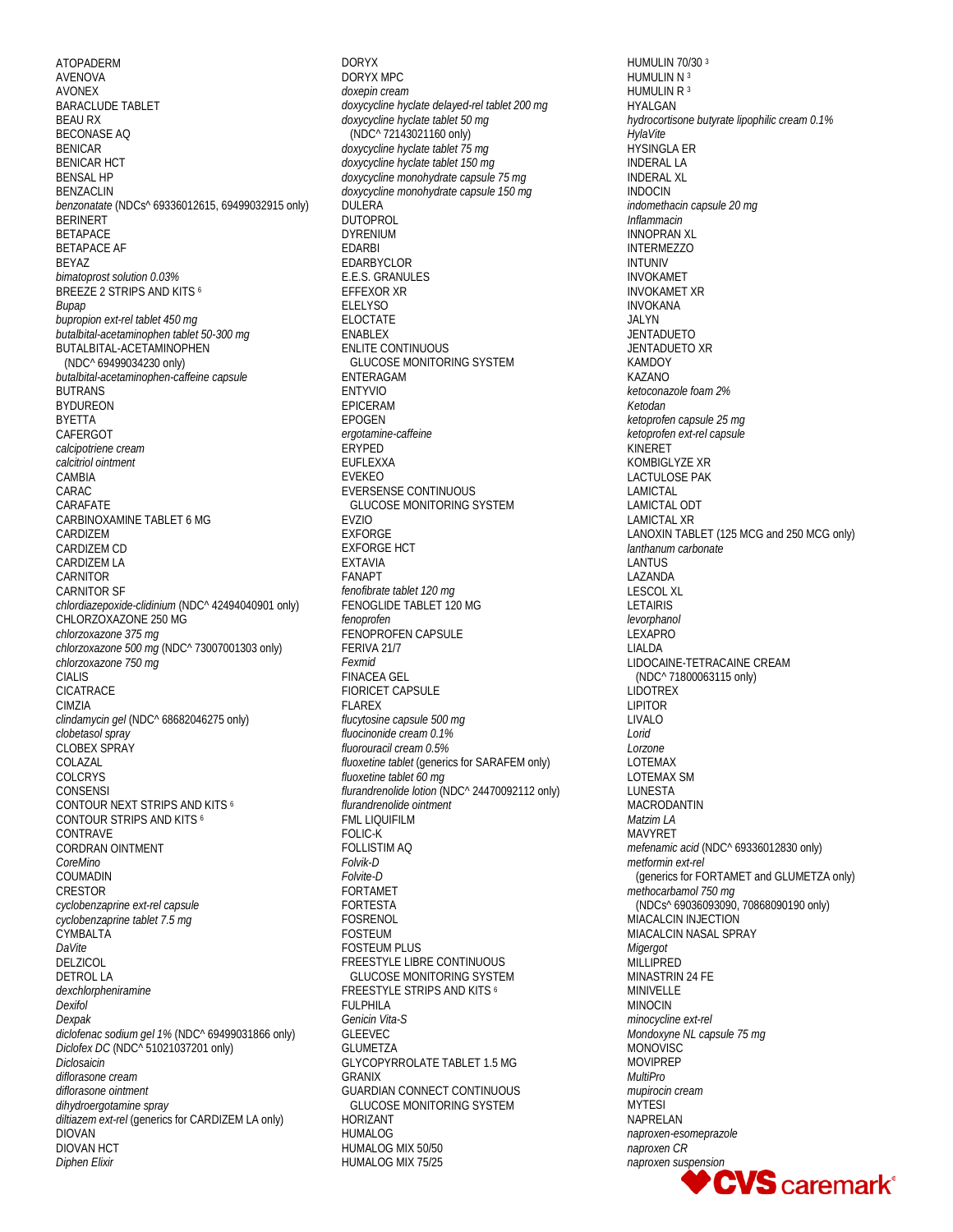NATAZIA NATESTO NESINA NEUPOGEN NEXIUM *niacin tablet 500 mg Niacor* NICADAN NICAPRIN NICAZEL NICAZEL FORTE NICOMIDE NILANDRON NORDITROPIN NORGESIC FORTE NORITATE NORVASC NOVACORT NOVO NORDISK NEEDLES <sup>4</sup> *NuDiclo SoluPak NuDiclo TabPak* NUTROPIN AQ NUVIGIL *Okebo* OLEPTRO OLUX-E *omeprazole-sodium bicarbonate* **OMNARIS** OMNITROPE OMNIVEX ONETOUCH ULTRA STRIPS AND KITS 6 ONETOUCH VERIO STRIPS AND KITS 6 ONFI ONGLYZA ORENCIA CLICKJECT ORENCIA INTRAVENOUS ORENCIA SUBCUTANEOUS *orphenadrine-aspirin-caffeine Orphengesic Forte* ORTHO D ORTHO DF ORTHO TRI-CYCLEN LO ORTHOVISC OSENI **OSMOPREP** OWEN MUMFORD NEEDLES 4 *oxiconazole* (NDCs^ 00168035830, 51672135902 only) **OXYCONTIN** OXYTROL **PENNSAID** PERCOCET PERRIGO NEEDLES 4 PLAVIX PLEGRIDY POLYTOZA *posaconazole delayed-rel tablet* PRADAXA

PRED FORTE PREVACID PREVIDENT PRIMLEV PRISTIQ PROAIR HFA PROAIR RESPICLICK PROCRIT PRODIGEN PROTONIX PROVENTIL HFA PROZAC PSORCON QNASL **QSYMIA** QTERN *quazepam* RAPAFLO RAYOS RECEDO REPATHA RHEUMATE RIBOZEL RIMSO-50 RIOMET ROZEREM *RyClora* **SABRIL** SAIZEN SCARSILK PAD SEROQUEL XR SIL-K PAD SILIVEX SILTREX SIMPONI SINGULAIR SORILUX SPRIX **STENDRA** SUBOXONE *sucralfate suspension sumatriptan-naproxen* **SYNERDERM** SYNVISC SYNVISC-ONE TALIVA TALTZ TARGADOX TASIGNA TAYTULLA TESTIM *testosterone gel 1%*  (authorized generics for TESTIM and VOGELXO only) TIMOPTIC OCUDOSE TIROSINT TOBI TOBI PODHALER

TOPROL-XL TOUJEO TRADJENTA *tramadol* (NDC^ 52817019610 only) TRANSDERM SCOP TREXIMET *triamcinolone acetonide aerosol 0.2%* TRICOR TRIVIDIA INSULIN SYRINGES 4 *TronVite* TUDORZA ULTIMED INSULIN SYRINGES 4 ULTIMED NEEDLES 4 UROXATRAL VALCYTE VALTREX *Vanatol LQ Vanatol S Vanoxide-HC* VASCULERA VECTICAL VELTIN *venlafaxine ext-rel tablet* (except 225 mg) VENTOLIN HFA VEREGEN VIAGRA VIEKIRA PAK *Vitasure* VIVELLE-DOT VOGELXO XANAX XANAX XR XENAZINE XOLEGEL XOPENEX HFA *Xvite* XYZBAC YAZ ZARXIO ZEGERID ZEMAIRA ZEPATIER ZETIA ZETONNA ZIANA ZOHYDRO ER ZOLPIMIST ZONEGRAN ZONTIVITY ZORTRESS ZORVOLEX ZUPLENZ ZYDELIG ZYLET ZYTIGA ZYVIT